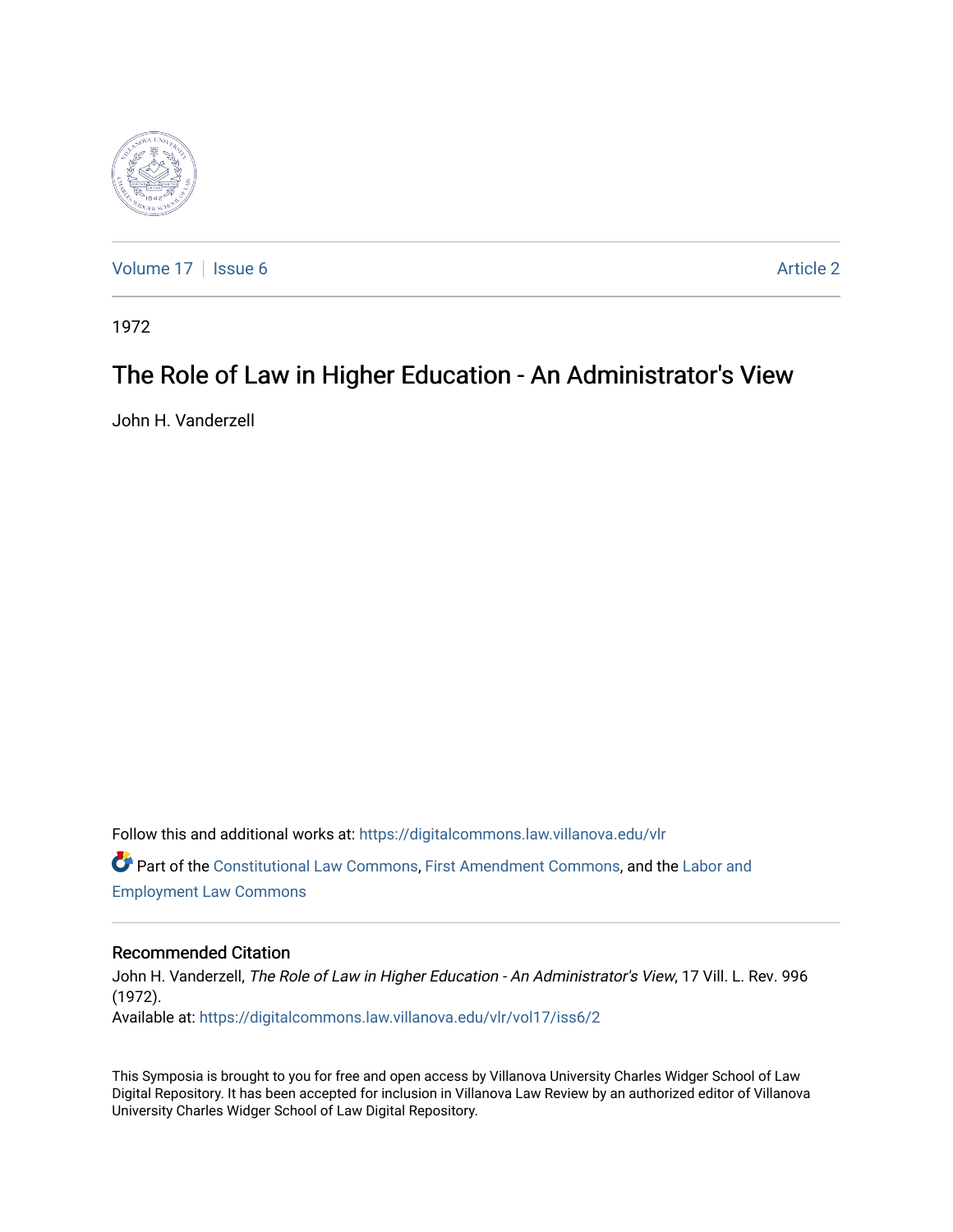996

#### VILLANOVA LAW REVIEW [VOL. *17* **: p. 993**

#### THE ROLE OF LAW IN HIGHER EDUCATION  $-$ AN ADMINISTRATOR'S VIEW

#### **JOHN** H. VANDERZELLt

#### I. INTRODUCTION

IT IS TO BE EXPECTED that the dean of a small liberal arts college would say that education is desperately important and that our educational institutions are indispensable. To say that is unlikely to startle anyone or any group, or to stir great controversy. Yet, it is pernicious and wrong to say:

Only in our universities can we hope to find the values **...** that alone distinguish a humane society, and give the individuals within it the hope of leading lives of . . . worth and fulfillment.<sup>1</sup>

Colleges and universities cannot carry that burden.

Without pretending to a systematic analysis, it is at least arguable that confidence in the efficacy of all manner of institutions has eroded **-** the church, the political parties, political organizations, government, work institutions **-** to the point that responsibilities cast upon them in the past have now been thrust on our educational institutions. This should not be surprising, given the historical confidence in the educability of every man and the faith that the answer to all of our problems lies in more education.

If it is true that the burden has been so heavily cast on educational institutions and if it is true that the burden is too great to bear, it is small wonder that there should be either disenchantment with higher education or impassioned pleas for reform of it, or both. Given concurrent developments in law and political sensitivity concerning the fourteenth amendment and education, the most predictable thing in the world was the jointure of the two in *Brown v. Board of Education2* and *Serrano v. Priest.3* As William Beaney put it, the thrust of legal developments is "increased judicial scrutiny of procedures used in reaching decisions that adversely affect vital interests of individuals and groups."<sup>4</sup> In light of these developments, the most predictable

**<sup>t</sup>**Dean and Professor of Government, Franklin and Marshall College. B.A., Miami (Ohio) University, 1949; Ph.D., Syracuse University, 1954.

<sup>1.</sup> Humphrey, *Student Confrontations: Are They Inevitable?, 11* **WM. &** MARY L. Rev. 580, 583 (1970)

*<sup>2.</sup>* 347 **U.S.** 483 (1954).

<sup>3. 5</sup> Cal. 3d 584, **487 P.2d** 1241, **96** Cal. Rptr. **601 (1971).**

<sup>4.</sup> Beaney, *Students, Higher Education, and the Law,* 45 **DENVER** L.J. **511, 521 (1968).**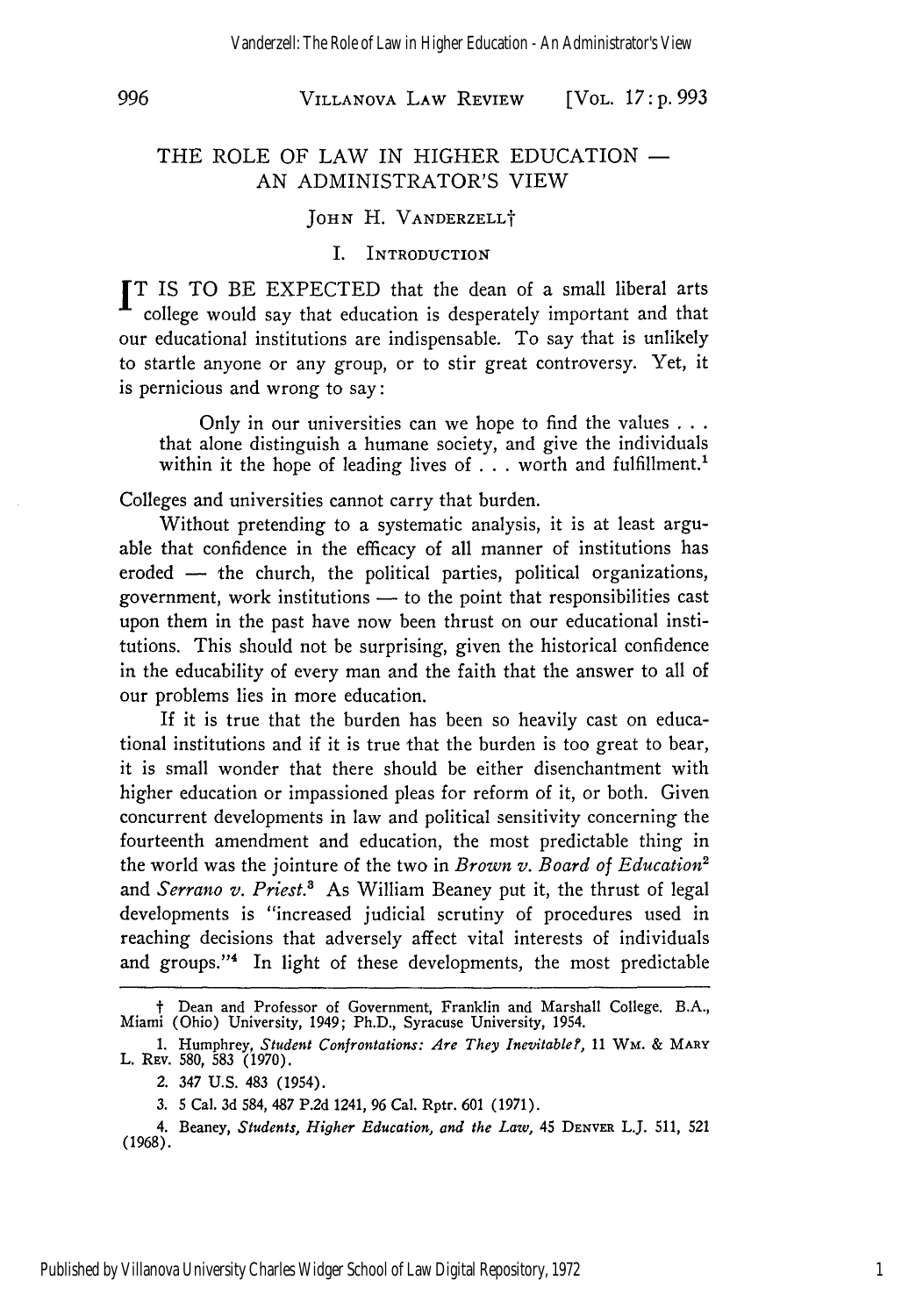997

thing in the educational world should have been the Free Speech Movement at Berkeley and its aftermath. The campus has now been politicized and judicialized.

#### II. COLLEGES AS COMMUNITIES

Most colleges and universities could have been described only a short time ago as "communities." While sociologists struggle with that term and find it hard to use analytically, John D. Millett, the former President of Miami University of Ohio saw colleges and universities to be the very definition of community.<sup>5</sup> Not that there was no room for admonitions and cautions, for although the "process of bringing together . .. [college community constituencies] through a dynamic of consensus" is imperfect and needs attention it is neither absent nor, with tinkering, irremediably flawed.<sup>6</sup>

An entire catalogue of explanations of the causes for the failure to realize the campus as a community, as Millett could see it, is beyond the scope of this paper. However, some discussion of the matter is important, for the campus has become not only judicialized, it has become litigious or downright cantankerous. In point of fact, it is not difficult to accept, indeed embrace, judicialization of the campus, if by that we mean living by knowable and reasonable rules. But to get to that point  $-$  to the point of legal order  $-$  there must be "a social order involving many informal customs, understandings, and other unspecified but implicitly assumed patterns of cooperation and competition . . . allowing its members many mistakes and adjustments without threatening the [social] order as a whole."<sup>7</sup>

Part of the problem of college and university governance is the identification of constituencies having legitimate interests and, therefore, rights in it. Faculty, students, administrators, and trustees are obvious constituent groups, but realistically, it is not too difficult to extend the list. Parents require and young people demand acceptable ways for offspring to leave home. The most socially acceptable way is to "send off" or "go off" to college. Yet, most parents insist that the young sally forth to a controlled environment not too dissimilar from the one at home.

Government at every level, ranging from the Pentagon to the local planning commission, has an interest in the research and training which colleges can supply. Industrial and commercial enterprises also

<sup>5.</sup> J. MILLETT, THE ACADEMIC **COMMUNITY** (1962).

*<sup>6.</sup> Id.* at 235.

<sup>7.</sup> Lunsford, *Who Are Members of the University Communityf,* 45 **DENVER** L.J. 545, 555 (1968).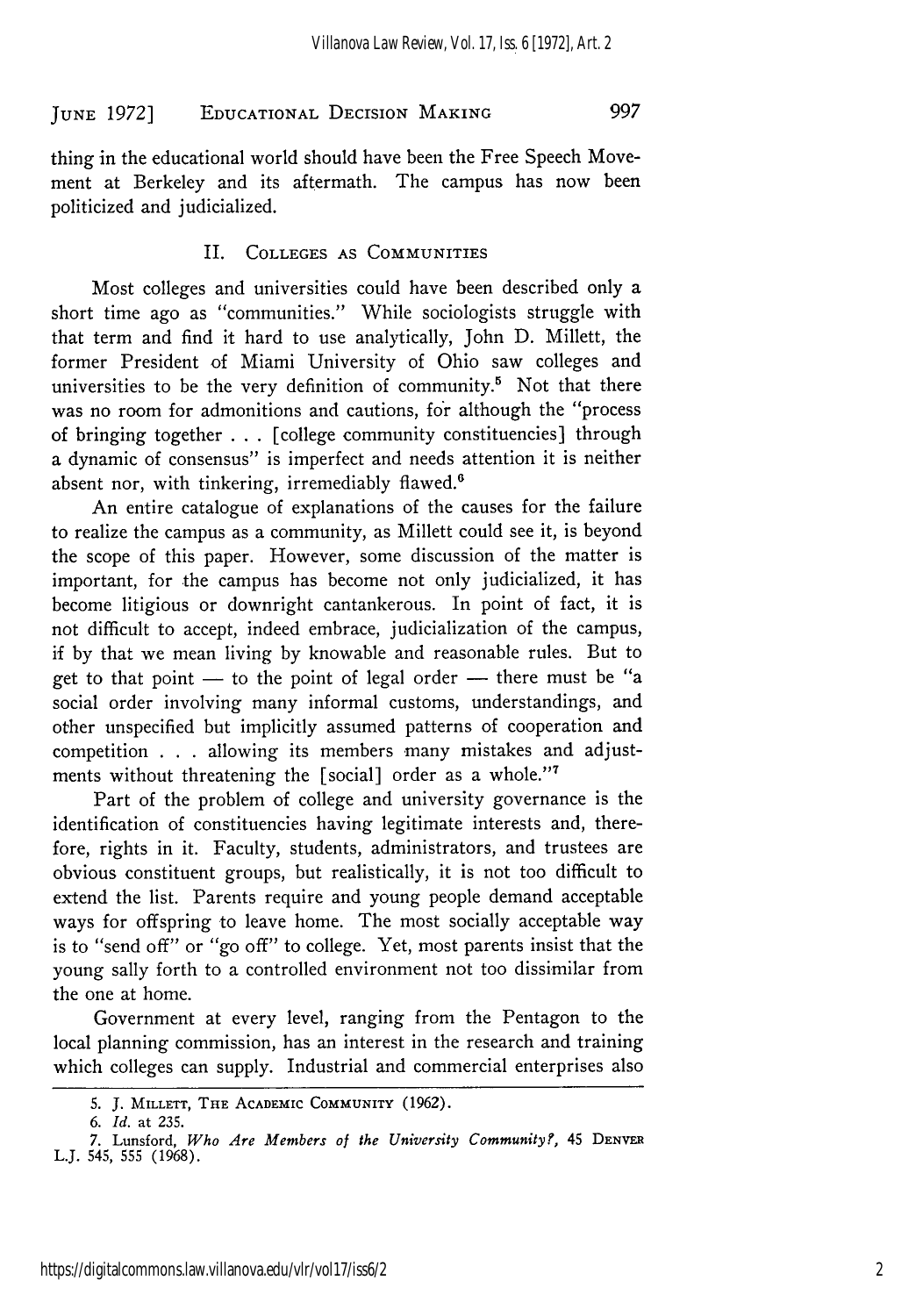VILLANOVA LAW REVIEW [VOL. *17* **: p. 993**

have interests sufficient to cause them to make gifts and grants which colleges are not likely to spurn or needlessly put in jeopardy.

998

An allegation of considerable merit on some campuses is, indeed, that the university community has been hopelessly corrupted by the inclusion of constituents which pervert its purpose: curricular compromises are required to qualify for R.O.T.C. money; government grants drain premier teachers from the teaching roster; oaths are demanded in return for scholarship aid; parietals are demanded in return for tuitions. Older, and therefore wealthier, alumni insist the place not "go to the dogs." By this, they mean it must not change too much or its athletic teams must not lose too often. In so far as colleges have a moral responsibility to the larger community, residential neighbors insist the campus be wholesome and quiet and its facilities be open and available. The list could be expanded without adding to the point that, as the expectancies of the role and function of higher education expand, the constituent groups multiply without coming to a consensus.

Notwithstanding the grouping of these outside constituencies as a community, society at large expects a payoff from the institutions it supports. Colleges and universities have been given support in a multitude of ways, including the benign characterization of some collegiate behavior as "highjinks" which, if engaged in by others, would bring down the law. In return, at least for the stronger universities, society has expected and has, by and large, tolerated a tension between the orthodoxy of town and the acerbic questioning of gown. The price exacted from the institutions of higher learning  $-$  the price to be paid for academic freedom - is, as an institution, to *stay* in its ivory tower. William Sloane Coffin, Jr., exhorting universities to act with compassion in behalf of humane values, nonetheless observed without apology that, "of course, there are prudential considerations that are real, particularly for college presidents."<sup>8</sup> One of the reasons college presidents are so put upon now must be because society has entrusted them with such an enormous burden but is so fractured itself that it is nearly impossible to act prudentially<sup>9</sup> about anything.

Colleges are in the midst of a financial crisis so severe that many may not survive. Even those which are financially stable are cutting costs, thereby eliminating programs, faculty, and services. These institutions are vulnerable in the sense that prudent decisions by boards of trustees and presidents are likely to be heavily weighted in favor of fiscal considerations. To comply with governmental demands that

**<sup>8.</sup>** W. **COFFIN,** *Universities and Social Order,* in TWENTY-FIvE YEARS **197 (G. Smith ed. 1970).**

**<sup>9.</sup>** Prudence should **not** be **read** in this context as timidity **or** caution.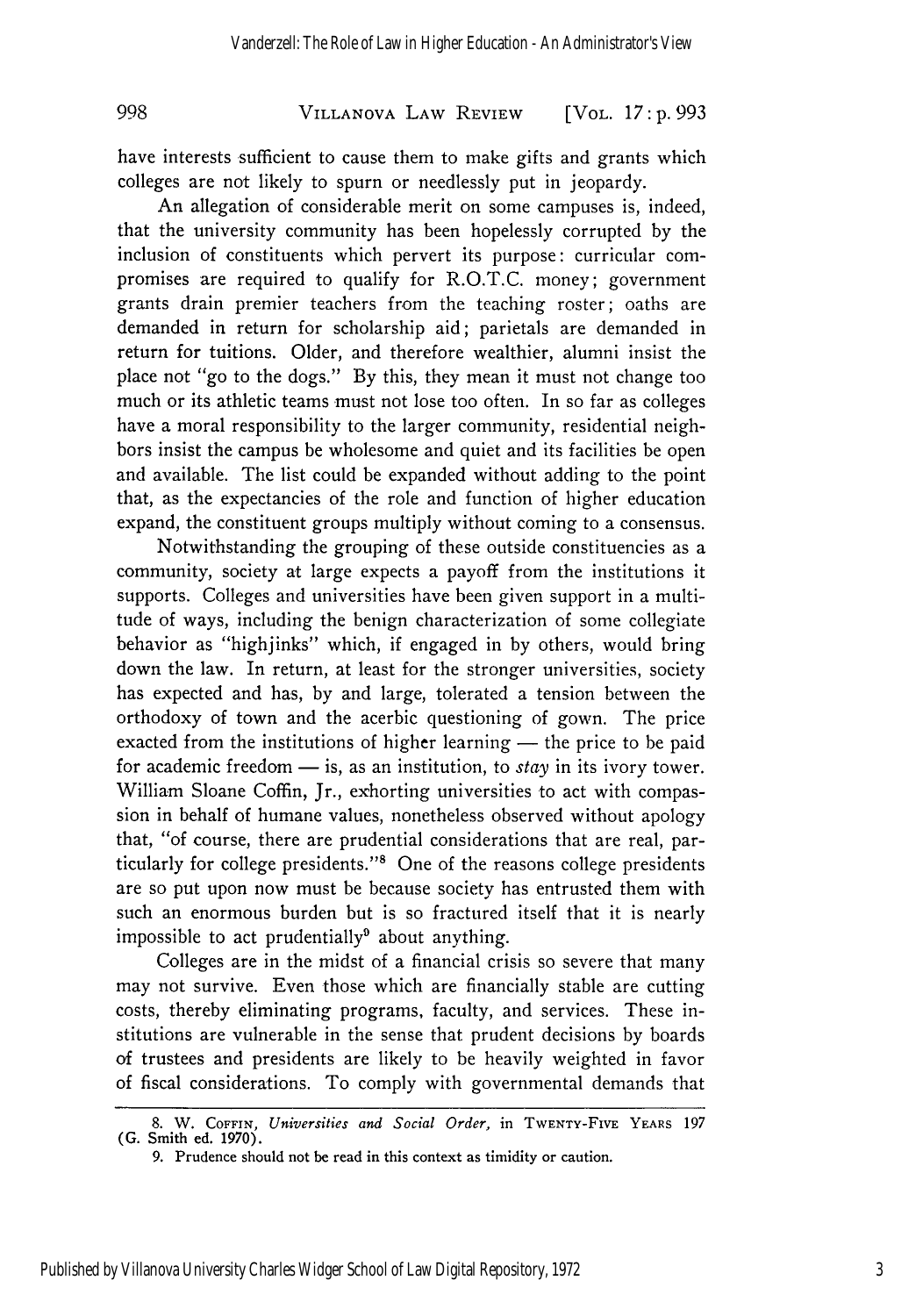the names of students who have been found in violation of college rules concerning demonstrations be reported to a granting agency<sup>10</sup> may be distasteful, but if this means loss of financial aid or payment of legal costs to challenge the order, a prudential decision may be to comply as quietly as possible. Or, since the key word in grantsmanship these days is "innovation," it is not unlikely that colleges have and will develop programs without any conviction about their merit but which will be appealing to the "innovation bureaucracy."

The success an institution can have in dealing with these "outside" constituencies to preserve the integrity and autonomy of the community rests in the acumen, energy, and reputation of its president rather than in legal relationships. How well all institutions fare depends, in great part, on the achievements of the Kingman Brewster's, the Curtis Bok's, and the Keith Spalding's. Similarly, the failures of Berkeley and Columbia, warranted or not, are attributed to us all.

#### III. THE COMMUNITY AS A CALDRON

It is not quite correct to say our house has not been in order. Before the incredible breakdown in external and internal consensus, before the social juices turned to bile, there was no great hassle about formal procedure to protect the rights of faculty or students. The good institutions had long since adopted the 1940 statement of the American Association of University Professors (AAUP) on academic freedom and tenure and its amendments. Also students had been represented or had been in the majority on discipline committees.<sup>11</sup> Nevertheless, the breakdown must be recognized; there is no "glue" of trust to bind together the elements in the community.

A remedy, Robert B. McKay suggests, is to effectuate the purpose of higher education as stated in the Berkeley *Report of the Study Commission on University Governance:*

[I]ntellectual growth of its students: their initiation into the life of the mind, their commitment to the use of reason in the resolution of their problems, their development of both technical competence and intellectual purpose.<sup>12</sup>

<sup>10.</sup> Haverford College v. Reeher, 329 F. Supp. 1196 (E.D. Pa. 1971) (three-judge court).

<sup>11.</sup> *Cf.* Van Alstyne, *Procedural Due Process and State University Students.* 10 U.C.L.A.L. REv. 368 (1963), wherein appeared a report on 72 major universities' procedures in student discipline matters. The early interest of Van Alstyne marks him as prophetic. Yet, the results may be misleading. In the first place, more formal hearings could result in more suspensions and fewer "second" and "third" chances with counselling. In the second place, large state universities are likely to be quite different in these matters than good, private liberal arts institutions.<br>12. McKay, *The Student as Private Citizen*, 45 DENVER L.J. 558, 560 (1968).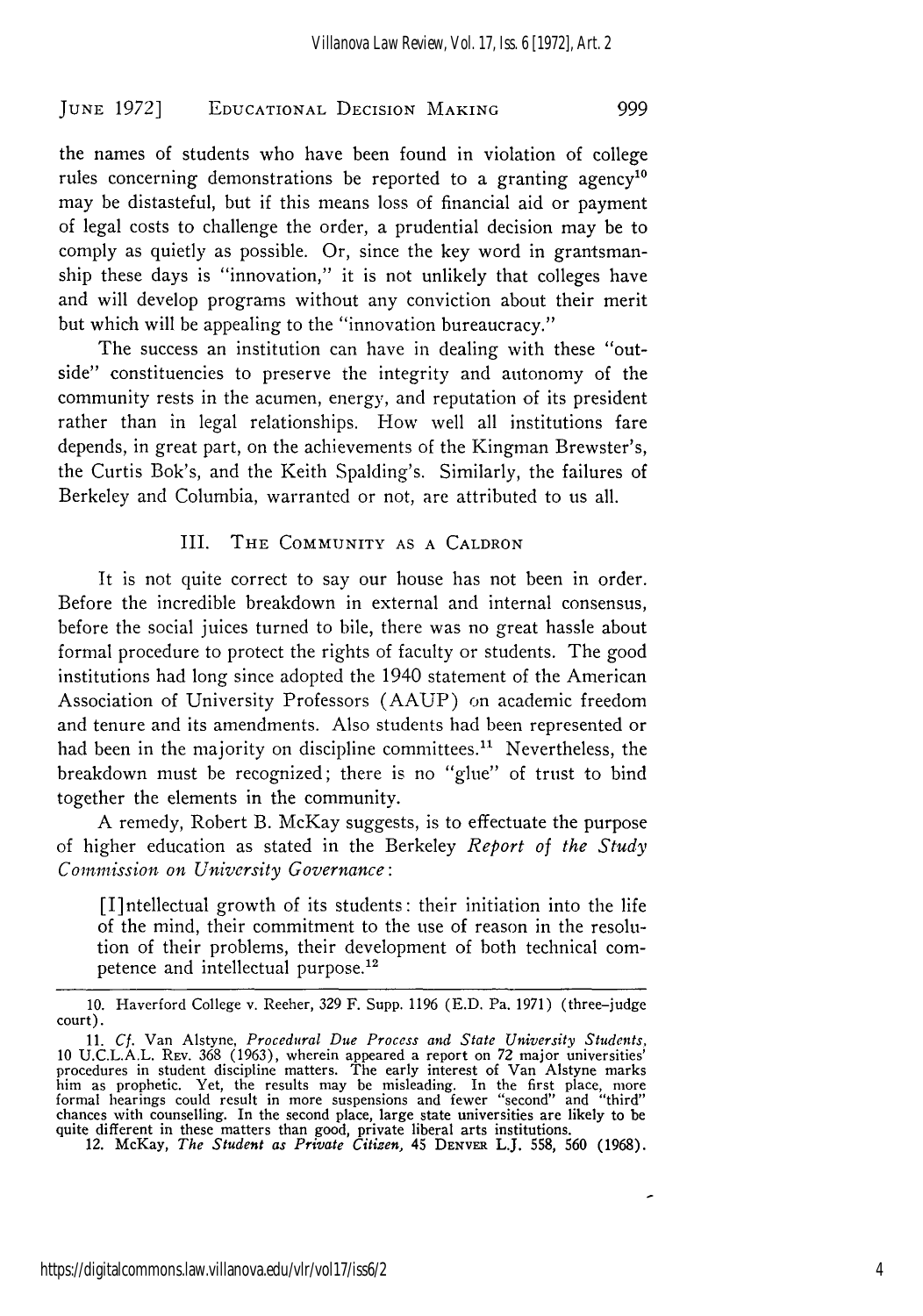VILLANOVA LAW REVIEW **1000** [VOL. *17:* **p. 993**

It is hard to take exception to such a statement, although there are more than a few who would include a place for emotion and passion and a few more who would include political action. Where the differences emerge  $-$  and bitter ones they are  $-$  is over the question of how to achieve these objectives. There are still those who hold out for a core curriculum. There are many who can see in required courses of study only the frustration of students' interests. There are still others who insist that there can be no courses at all in the coventional sense. Rather, classes are to be "happenings" or "T-group" sessions. Not too long ago a campus crisis nearly occurred over the question of whether professors should prepare syllabi for their courses and, if so, whether the dean or the curriculum committee could see them. According to one view, to prepare and distribute a syllabus would be stultifying, and to let the dean or the curriculum committee have more than a catalogue description of a course would be an intrusion on academic freedom.

Closely related to the course-no course, structured-unstructured controversy is the difference among the professoriate about evaluation of student academic performance. There is no doubt at all that, until recently, some professors were unconditionally opposed to giving any grades below an "A" on the grounds that to do otherwise would put the student, who might be doing poorly with other professors, in danger of the military draft. Still others have been adamantly opposed to evaluations of academic work because there are no standards by which to measure. Finally, there are those who insist that grading is antithetical to the learning environment and sets professor against student in a hostile relationship. While students, professors, deans, and administrators prepare to go to the barricades on such curricular and academic policy questions,<sup>13</sup> boards of trustees look on in dismay. There is at least the chance that they will not merely look on forever.

The purpose, curriculum, and evaluation arguments merge with differing notions of governance and power. Students have made good on attempts to obtain power as members of the academic community. They sit on every committee  $-$  in some instances in the majority  $$ of the college and make final judgments, along with their faculty colleagues, about every facet of college activity. Some professors say they will not serve on committees again because they do not have the time or the patience to reinvent the wheel every year. Others say that

Published by Villanova University Charles Widger School of Law Digital Repository, 1972

<sup>13.</sup> For a cursory introduction to some of these issues, see J. AXELROD, SEARCH FOR RELEVANCE (1969); R. **KAUFFMAN,** THE **STUDENT IN HIGHER EDUCATION** (1968); H. TAYLOR, **STUDENTS** WITHOUT **TEACHERS** (1969); R. WOLF, THE IDEAL OF **<sup>A</sup> UNIVERSITY** (1969).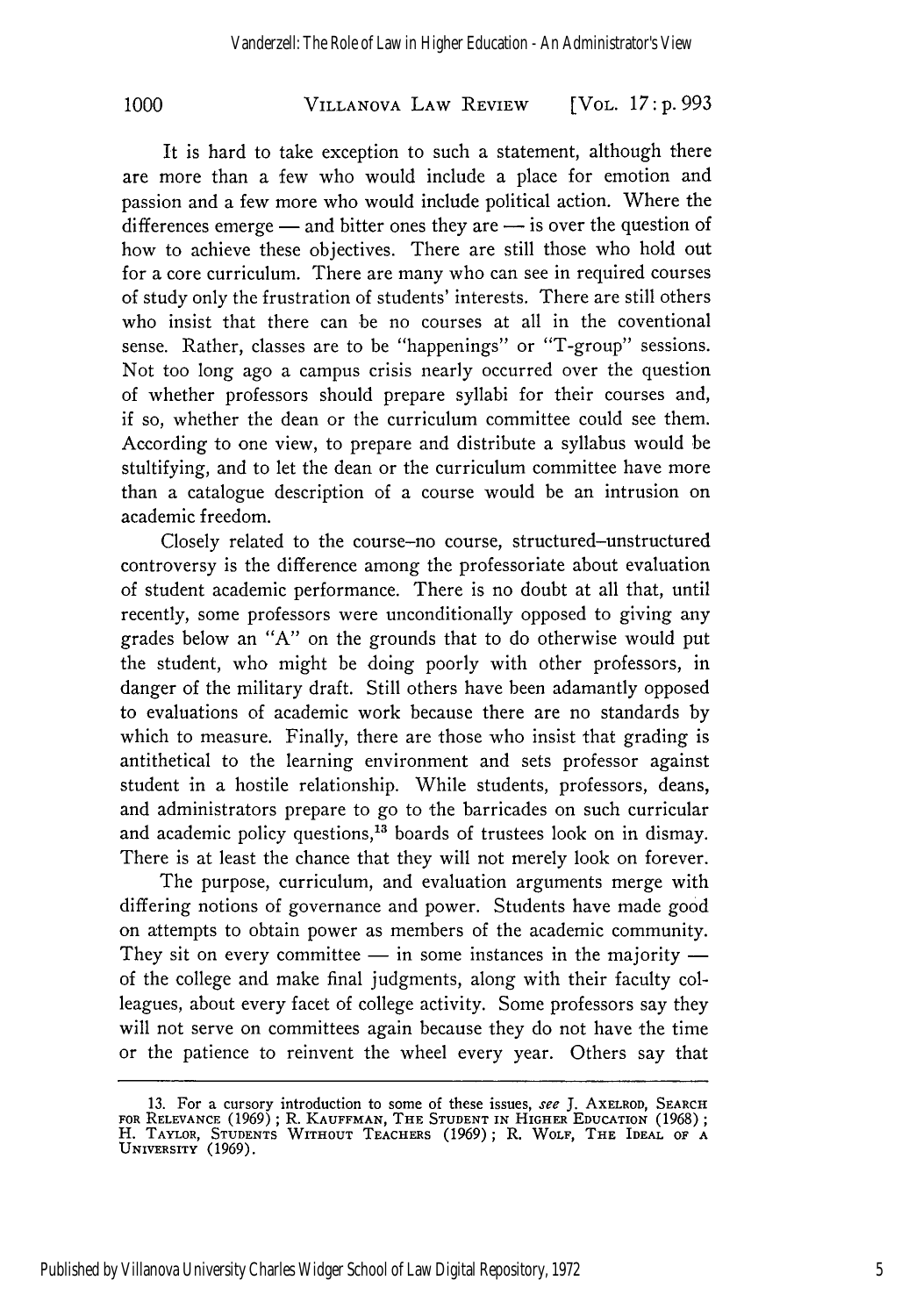students have their most meaningful "learning experience" in departmental and college committees.<sup>14</sup>

The professoriate in many of the best schools now have power which was previously exercised exclusively by trustees. Perhaps initially with reluctance but more recently with confidence, trustees accepted the superiority of the judgment of the professoriate on every matter except money-raising and care of the endowment. However, it is not at all clear that the trustees will continue to defer to committees who reach conclusions grounded in the lay opinion of students. If there are to be lay judgments controlling the enterprise, they may conclude that their own is as good as any student's. In fact, they may conclude it is better.

There have been many hypotheses to explain the behavior of present-day students.<sup>15</sup> One of the most engaging is based upon television's presentation of snippets and snatches of information which, absent any historical or comparative perspective, clearly demonstrates the moral depravity of all previous generations.<sup>16</sup> These daily demonstrations convince the students of their own moral superiority. While this development may indicate that the most pressing educational challenge of our time should be to put in context all the media messages by which students have been bombarded,<sup>17</sup> this hypothesis hardly seems to justify student power.

It is not the intention of this article to imply that students have no insight or experience to make valuable judgments. Nor is it the intention to deny that administrators may be appropriately charged with bureaucratic behavior. Nor can it be said that professors are always so solicitous of their teaching to be without fault. But, there is reason to argue about how much governance, and in what ways and **by** whom is the governing power to be exercised. So long as this argument takes place in the absence of consensus about the institutional purpose, it is bound to be acrimonious and devoid of trust.

Departmental protectiveness must be added to this caldron. It is not likely, as a matter of law, that an academic department could have a grievance against the college. Yet, there are grievance procedures written and in effect which give an academic department an oppor-

<sup>14.</sup> For an impassioned plea for student power and "student freedom" as the essential educational methodology, *see* W. Birenbaum, *Lost Academic Souls,* in **AGONY AND** PROMISE 18-24 (G. Smith ed. 1969).

**<sup>15.</sup>** For a listing and critique of the hypotheses for student behavior, *see S.* Halleck, *Twelve Hypotheses of Student Unrest,* in TWENTY-FIVE YEARS 287-305 (G. Smith **ed.** 1970).

**<sup>16.</sup>** *Id.* at 300.

<sup>17.</sup> Smith, *Campus Unrest: Illusion and Reality,* 11 *Wm.* & MARY L. **REv.** <sup>619</sup> (1970).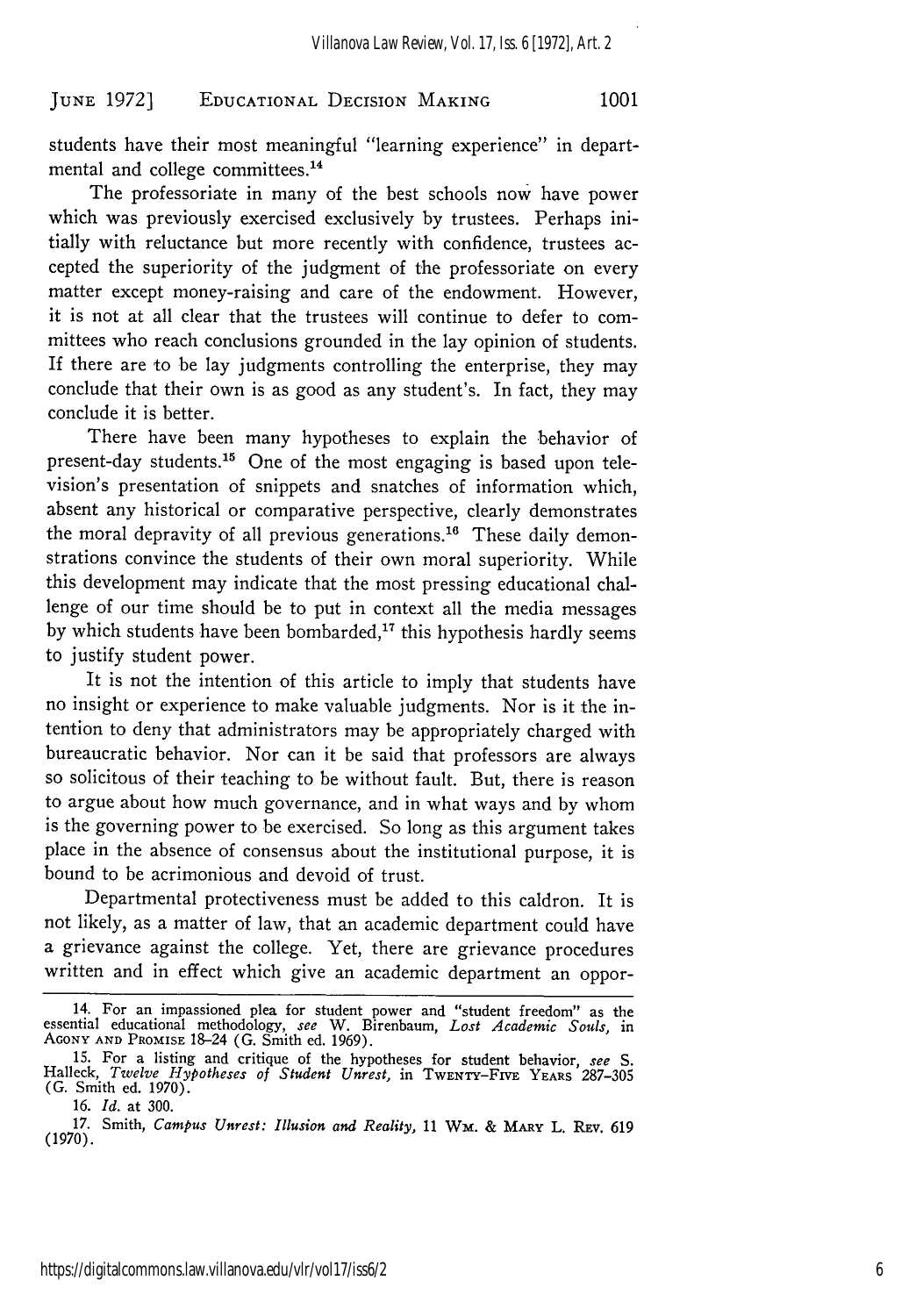## **VILLANOVA** LAW REVIEW 1002 [VOL. *17: p. 993*

tunity to lodge a grievance against the college of which it is an administrative unit.

In this milieu of acerbity, presidents, deans, professors, and students must find common ground in principles of procedure if the institution is to survive long enough to experience what must be a utopia  $-$  John Millet's "dynamic consensus."<sup>18</sup>

#### IV. CONSIDERATIONS FOR THE COMMUNITY

It is almost unbelievable that a result of Columbia was the widespread institution of student disciplinary procedures which had been in effect for years in many liberal arts colleges. The response to student unrest, even in those colleges where discipline was already very much in the hands of students, has been to heighten sensitivity to the specific disciplinary procedures employed. Not many colleges have been laggard in developing legally sophisticated procedures. To the extent that they have been, it is because they, perhaps like specialists in juvenile delinquency problems,<sup>19</sup> think they have a range of concerns more possible of solution through the application of their expertise rather than through the expertise of lawyers. They are not entirely wrong.

Students, Dean McKay says, want it both ways  $-$  sanctuary from outside penalties and freedom from university sanctions.<sup>20</sup> The university has been prepared to give both, in considerable measure, to the short- and long-term advantage of the student, the college, and the public.<sup>21</sup> Students are not of one mind on this question of formal procedures and educational counselling. In fact, while they admonish their peers that no one over thirty is to be trusted, one of their major complaints is that they have inadequate rapport with faculty. Refined processes require formal systems and yet they claim that the system is already too bureaucratized, too rigid, too much bound to formal rules and procedures, and too little concerned with individual students as humans. A recent report points up the ambiguity:

[N]egative conduct rules should be diminished, with . . . emphasis ...on counselling and education **....** Minimum rules **...** should be explicit . . . but they should not be over-elaborated or addressed to every conceivable situational nuance. $22$ 

**<sup>18.</sup>** *See* text accompanying note 6 *supra.*

**<sup>19.</sup>** *See, e.g., In re* Gault, 387 U.S. 1 (1967).

<sup>20.</sup> McKay, *supra* note 12.<br>
21. *Cf.* McCaughey, *The Usable Past: A Study of the Harvard Rebellion of*<br>
1834, 11 WM. & MARY L. REV. 587 (1970) (an account of how Harvard solved its problems by prosecuting in the courts). Recently, I received a well-reasoned memo- randum suggesting that the only recourse we have is to emulate Harvard's procedure of 1834.

*<sup>22.</sup>* Wilson, *Campus Freedom and Order,* 45 DENVER L.J. 502, 509 (1968).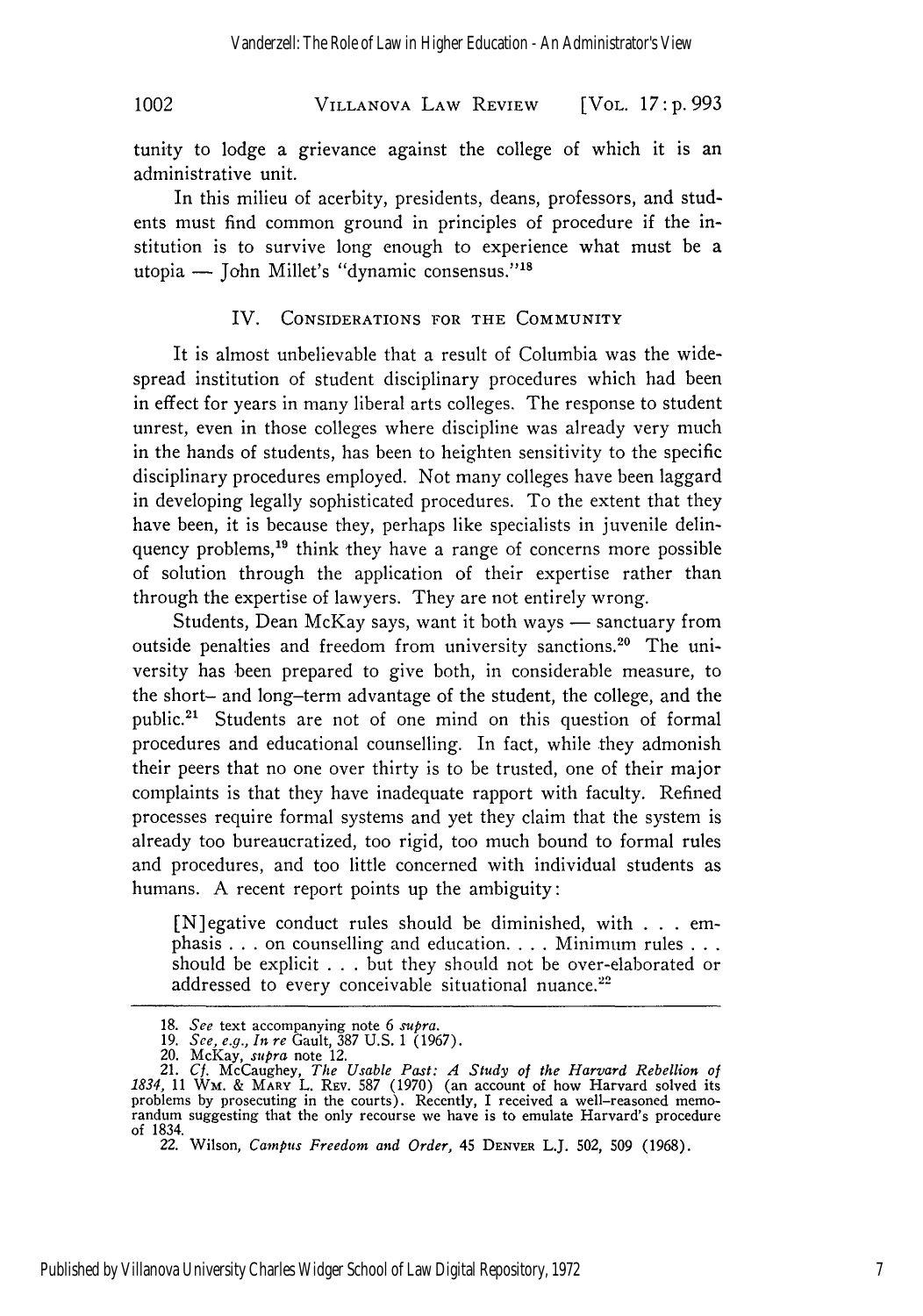The professoriate is little different. For many years good colleges have embraced the procedures developed by the AAUP. Not surprisingly, those procedures are protective of faculty rights, but they provide no formal procedure for laying sanctions, short of dismissal or suspension.<sup>23</sup>

Whether it can safely be left to the lawyers and the courts to fashion those words and phrases which will protect the rights of students, faculty, administrators, and the college is open to serious question - that they will fashion remedies as cases demand, is certain. As is true of most case law, there will be a time of uncertainty which is inconvenient but not catastrophic. While *Tinker v. School District24* leaves all educational administrators with an enormous burden of judgment on the likelihood of its projected consequences, $25$  college administrators can learn to live with it. For example, requirements that standards of conduct not be unconstitutionally vague are not so difficult to meet as long as it remains unnecessary to define meticulously every possible type of the specific actions which are proscribed. Surely, the vagueness doctrine as applied in criminal cases is not the standard.<sup>26</sup> However, the courts have not been too helpful in telling us exactly what is the positive, as opposed to the negative, standard. A suggestion that the rule for vagueness is whether men of common intelligence need not guess at the regulations' meanings hardly is definitive. Yet, *Sill v. Pennsylvania State University27* and *Haverford College v. Reeher*<sup>28</sup> both say that "disturbing and interfering with" the functions of the college is not too vague as a proscription.

Of greater concern than substantive standards flowing from the first amendment are procedural standards stemming from sensitivity to fairness (at least for now, since many private colleges may be "ahead of" state colleges, it is not necessary to pursue here the publicprivate distinction). A strain of considerable magnitude is the popular notion that due process in student discipline cases is criminal process. Students, faculty members, and administrators have all become experts on due process, apparently from dramatic productions on television. Clearly, colleges cannot and ought not duplicate the procedures of the

**<sup>23.</sup>** There are AAUP statements, such as those of **1968** and **1969** on Professional Ethics, of **1965** on Extramural Utterance, and of **1969** on Professors and Political Activity, which hint at less severe sanctions. **AAUP,** POLICY DOCUMENTS **AND** REPORTS OF **THE AMERICAN** ASSOCIATION OF UNIVERSITY PROFESSORS **(1969).**

<sup>24. 393</sup> U.S. 503 (1969). 25. **Cf.** Williams v. Eaton, 443 F.2d 422 (10th Cir. 1971) **;** Butts v. School Dist., 436 F.2d 728 (5th Cir. 1971) **;** Evans v. State Bd. of Agr., 325 F. Supp. 1353 (D. Colo. 1971) **;** Sword v. Fox, 317 F. Supp. 1055 (D. Va. 1970), *rev'd,* 446 F.2d 1091 (1971).

<sup>26.</sup> Sill v. Pennsylvania State Univ., 315 F. Supp. 125 (M.D. Pa. 1970) (threejudge court). 27. *Id.*

<sup>28. 329</sup> F. Supp. 1196 (E.D. Pa. 1971).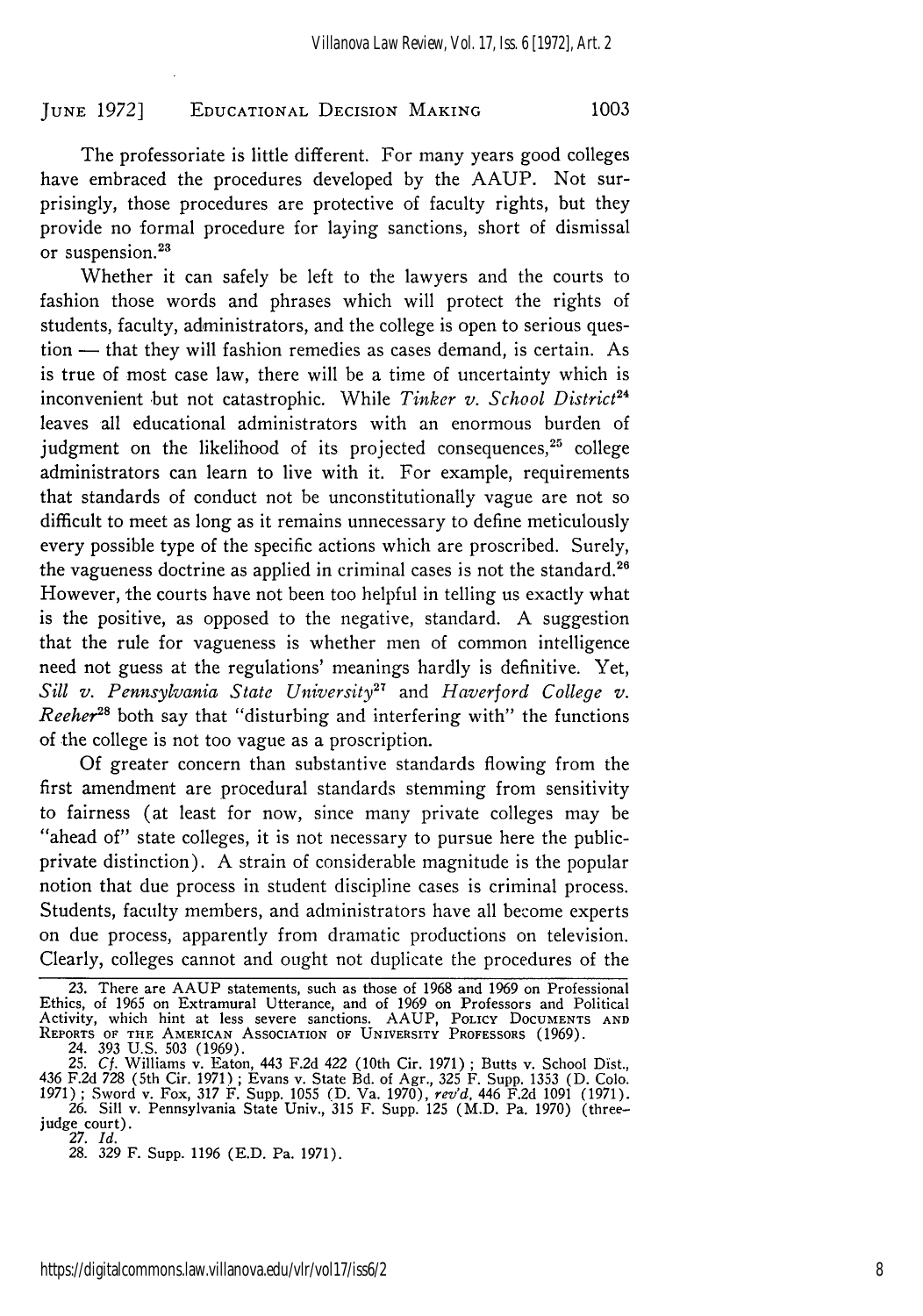## VILLANOVA LAW REVIEW 1004 [VOL. *17* **: p. 993**

criminal court. This seems to be the reality behind the suggestion that we abandon discipline procedures entirely and refer all cases to the county courts.

The United States District Court for Connecticut decided a prepublication censorship case in *Eisner v. Board of Education.29* The court found the substantive regulations wanting, and the absence of "an adversary proceeding of any type or for a right of appeal" to be an unconstitutional deprivation.<sup>30</sup> It is left to the school board to fashion some "type" of "adversary" proceeding. One can take exception to this judicial advisory that an "adversary" proceeding is the *sine qua non* of procedural fairness, unless the term is used in the loosest, most non-professional sense. While the formulation of the Second Circuit is not more precise, at least the spirit seems to be different. In *Farrell v. Joel*,<sup>31</sup> the court, upholding the suspension of a number of high school pupils, said that **"** '[t] he very nature of due process negates any concept of inflexible procedures universally applicable to every imaginable situation.' **"32** Indeed, the court goes on to say that in cases of "minor" discipline "common sense" is a good substitute for "zealous adherence to legal positions."<sup>33</sup> Yet, neither the *Eisner* nor the *Farrell* formulation is very useful, even though college administrators will find the bias of the latter preferable to that of the former.

The District Court for the Eastern District of New York considered a statewide code of substantive and procedural regulations concerning student conduct in *Student Association of the State University of New York, Inc. v. Toll.*<sup>34</sup> The student association sought a declaratory judgment against the constitutionality of procedures which: (1) made the Chief Administrator the determiner of whether a fact-finding investigation should be held; (2) made an "impeccable" committee the fact-finding agency; and (3) made the Chief Administrator the determiner of the sanctions to be levied on the basis of the findings of the committee. The model is clearly to be found in administrative law rather than in criminal due process.

Professors Karlesky and Stephenson found,<sup>35</sup> at least for the small liberal arts college, that there are serious limitations to an all-

33. 437 F.2d at 163.

**35.** Karlesky & Stephenson, *Student Disciplinary Proceedings: Some Preliminary Questions, 42* J. HIGHER **ED.** 648 **(1971).**

<sup>29. 314</sup> F. Supp. 832 (D. Conn. 1970).

**<sup>30.</sup>** *Id.* at 836.

<sup>31. 437</sup> F.2d 160 (2d Cir. 1971).

**<sup>32.</sup>** *Id.* at 162, *citing* Cafeteria Workers v. McElroy, *367* U.S. 886, 895 (1961). *Cf.* Evans v. State Bd. of Agr., 325 F. Supp. **1353 (D.** Colo. **1971).**

<sup>34.</sup> **332** F. Supp. 455 (E.D.N.Y. **1971).**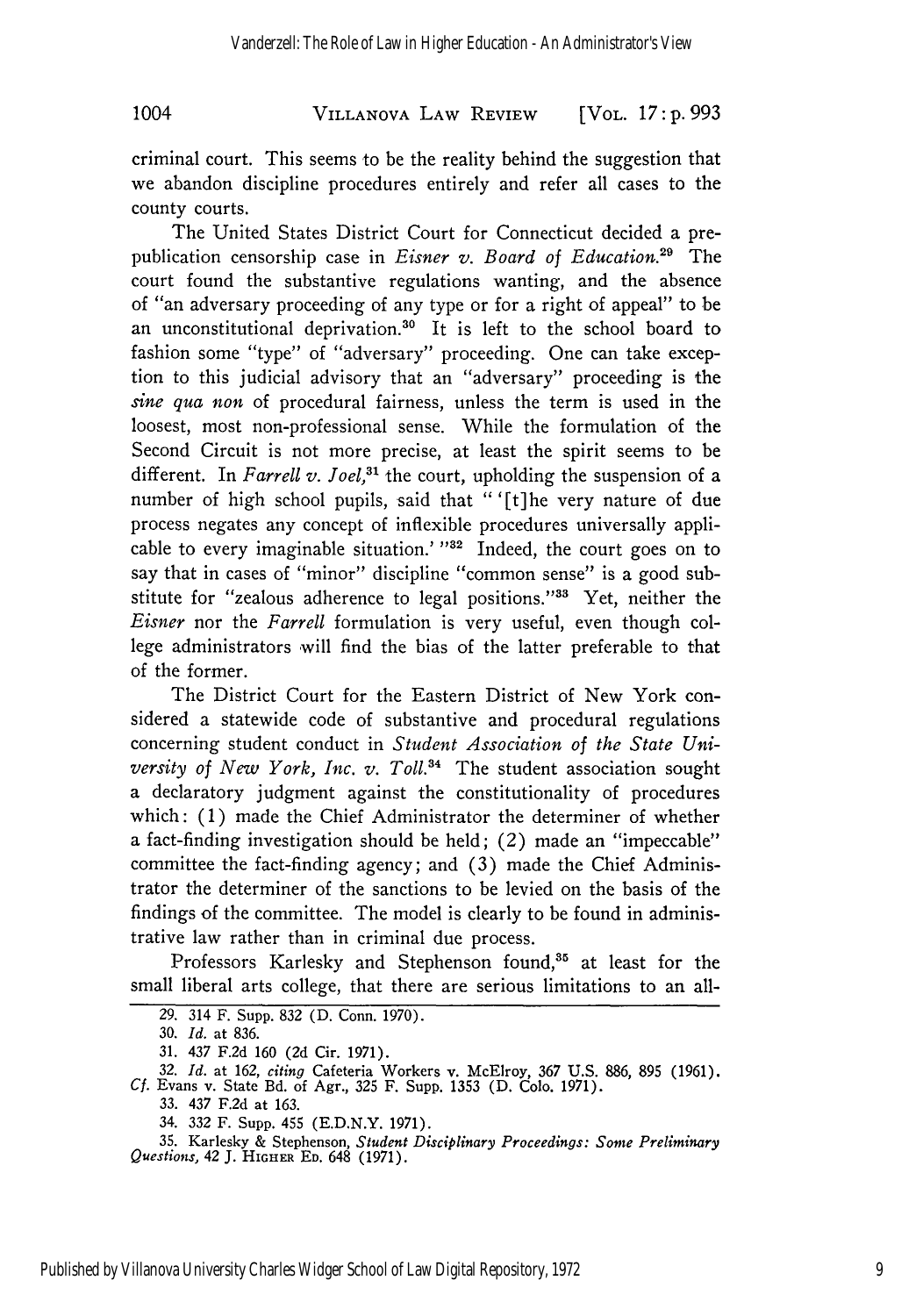1005

#### **JUNE** 1972] **EDUCATIONAL** DEcIsIoN **MAKING**

or-nothing approach. They maintained that an administrative or, as they called it, a "questionary" process run essentially by the students for the investigation of minor infractions of defined conduct should be installed. For major offenses defined by the college and the civil authorities, the college has no real alternative to initiating action in the courts.

Karlesky and Stephenson's conclusion is understandable but unacceptable. They merely convert all of the problems into the question of forum. Consider a student-dominated discipline committee with a sophomore as chairman and having final authority as to fact-finding, law, and sanction. Consider further that this committee must handle a proceeding involving activist students who are represented by counsel and are challenging the constitutionality of a regulation on the grounds of vagueness. The only staff assistance to the committee comes from a dean of students whose effectiveness as a dean is dependent upon establishing and maintaining rapport with dissident student groupings on campus. Such an illustration surely suggests that the problem is more complex than Stephenson and Karlesky believe.

The first flaw in this system is the extent to which "collegial" governance ignores the corporate character of the college and the delegated responsibilities of the president. The reason for this flaw may be due: in part, to encourage a "dynamic consensus ;" in part, as a concession to student power; in part, out of recognition of notable student competence; in part, out of acceptance of participation as a necessary learning experience; in part, out of expediency; in part, out of ignorance; in part, out of good will; and in part, out of weariness.<sup>36</sup> It is at least arguable that the chief administrative officer, the president, can seek advice, counsel, and recommendations from committees and that committee determinations should be very persuasive  $-$  even controlling as to certain matters - but he cannot delegate away his responsibilities and duties, especially to a first-semester sophomore. There may be no avoiding the storm that might result from a presidential determination to give away what he legally could not, but politically could. What the AAUP has never claimed as a procedural right for professors has, on some campuses, been given to students unassisted by any student association.

The relationship between procedures and academic freedom is undoubted. The AAUP has made enormously valuable contributions to higher education in the United States, and none is more valuable than

**<sup>36.</sup>** *See* McClellan, Comment, 45 DENVER L.J. **539 (1968);** Mager, *Changes in Institutional Governance: Legal Restraints Involving Delegation of Authority of Governing Boards,* 5 **COLLEGE COUNSEL** 37 **(1970).**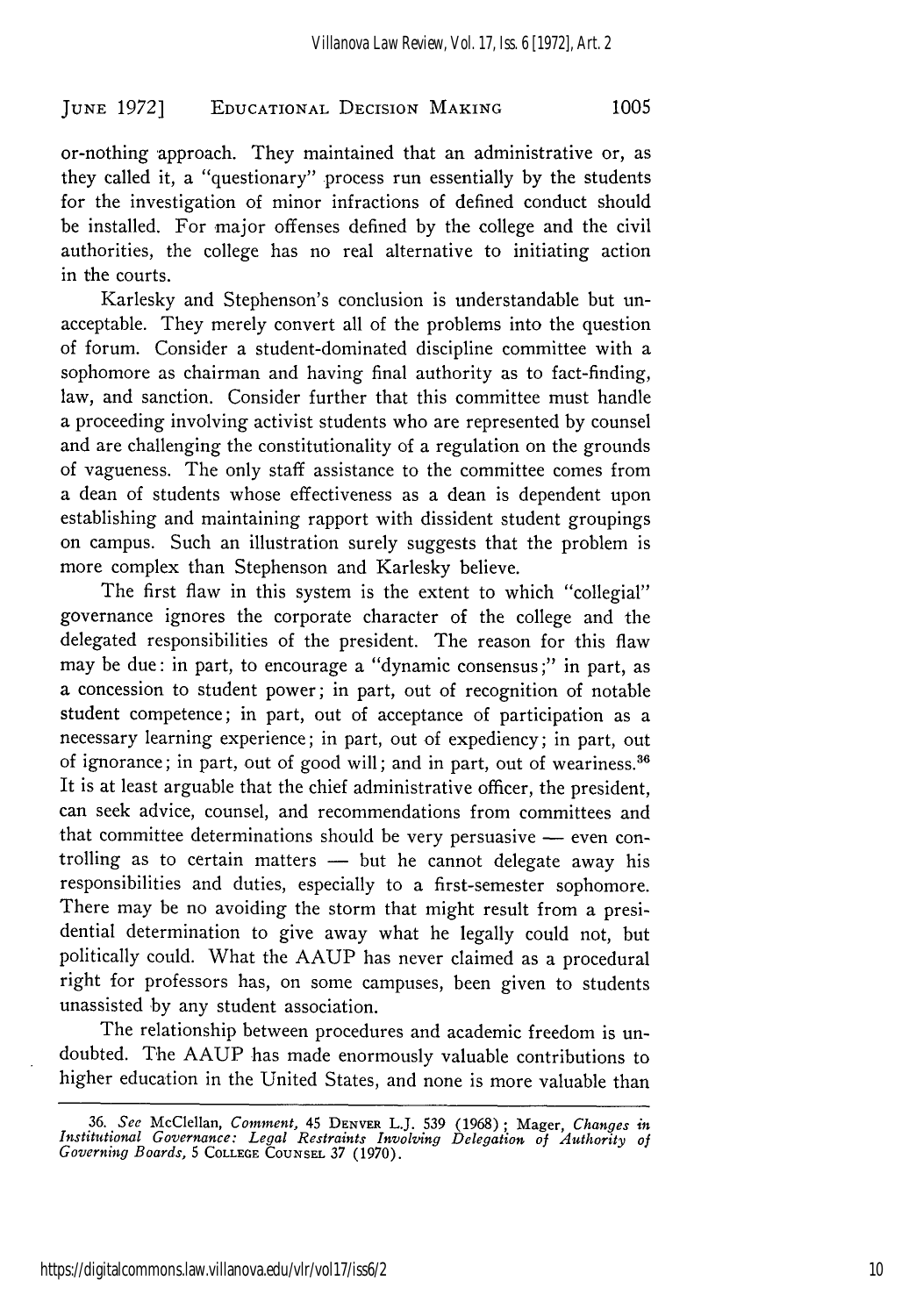### VILLANOVA LAW REVIEW **1006** [VOL. *17* **: p. 993**

its fight for academic freedom, won largely through its insistence on academic due process and tenure. Until recently, the controlling assumption has been that elected members of the faculty can and will make fair investigation of specified charges, giving due notice and hearing, and that presidents and boards of trustees — entitled though they may be  $-$  will follow the findings and recommendations of such faculty committees. $37$  Under the system, if a burden of proof is put anywhere, it should be about equally divided between the institution and the faculty member. Actually, whether the burden falls one way or another probably is determined by the bent of the elected committee at any time.

More recently, the faculty-union movement, the civil rights movement, and the generally litigious campuses have produced certain major developments in law and practice: (1) "giving of reasons," (2) academic freedom of nontenured faculty, and (3) a right to tenure. There are more but these three will suffice.

Without diminishing the importance of the continued vigilance of the AAUP guardianship of academic freedom in any way, "it is well settled that the employment of a public school professor, instructor, or teacher may not be terminated for his exercise of constitutionally protected rights.""8 It is the association of academic freedom with the first amendment which makes academic freedom a constitutional right.<sup>39</sup> It is probable that good, strong institutions applaud such a constitutional development. Even in such institutions, however, there are problems in application. In day-to-day operations, the chances are very, very good that a professor whose academic performance is poor, but whose exercise of first amendment rights is robust, will not be held to a high performance standard. The more sensitive to academic freedom an institution is, the greater its timidity is likely to be in such circumstances.

Todd Furniss, whose work and research in academic due process is extensive, claimed that it is not uncommon for a professor, whose

<sup>37.</sup> AAUP, STATEMENT ON ACADEMIC FREEDOM AND TENURE (1940).<br>38. Shields v. Watrel, 333 F. Supp. 260, 262 (W.D. Pa. 1971), *citing*, Pickering<br>v. Board of Educ., 391 U.S. 563 (1968); Keyishian v. Board of Regents, 385 U.S. 389 (1967) ; Slochower v. Board of Higher Educ., 350 U.S. 551 (1956) ; Wieman v. Updegraff, 344 U.S. 183 (1952); Roth v. Board of Regents, 446 F.2d 806 (7th Cir. 1971) ; Lucas v. Chapman, 430 F.2d 945 (5th Cir. 1970) ; Pred v. Board of Pub. Instruction, 415 F.2d 851 (5th Cir. 1969); Greene v. Howard Univ., 412 F.2d 1128 (D.C. Cir. 1960). In *Shields,* a college English professor had his contract terminated by the

state educational institution, allegedly for engaging in first amendment activities. However, the district court found that the professor had not been rehired due to legitimate operational economies, and in any event, he had not sufficiently proved his allegation. 333 F. Supp. at 263.

<sup>39.</sup> *See* Roth v. Board of Regents, 446 F.2d 806 (7th Cir. 1971), *rev'd,* 92 **S.** Ct. 2701 (1972).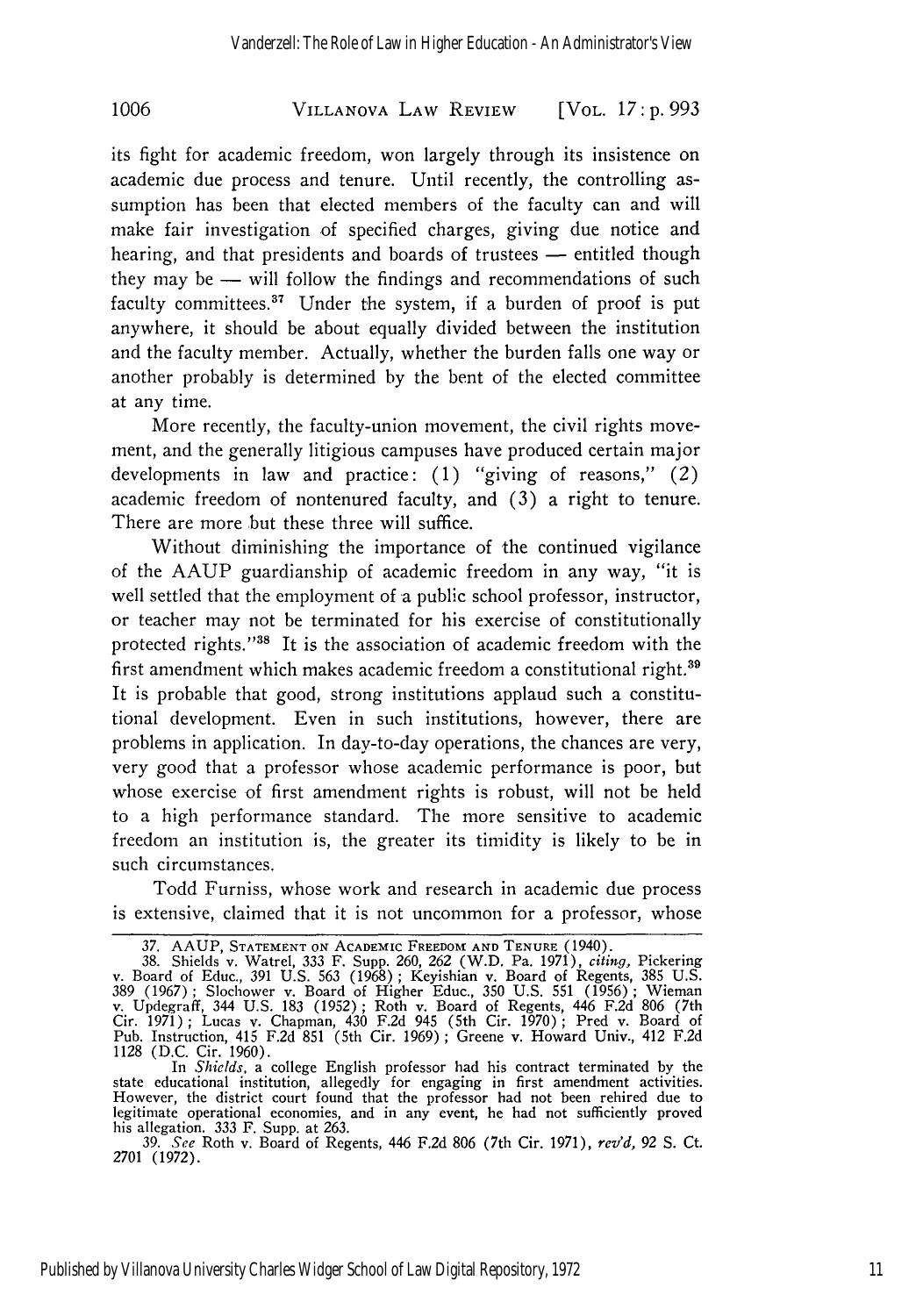reappointment is in serious doubt because of poor performance, to create circumstances which make a first amendment claim plausible.<sup>4</sup>

In a number of documented cases, these techniques [of harassment and delay] have been combined with the enlistment by the faculty member of student activists to support his case, a subsequent sit-in that included the faculty member, and a still later claim that administrative action during the sit-in was a conspiracy to deny him free speech. This ... action is in fact **. . .** used **...** by those who know they are to be denied renewal on grounds of inadequate performance.<sup>41</sup>

It is small comfort to college administrators to know that the courts can, and will, cut through the apparent to discern the real, as was done in *Shields v. Watrel.42* The cost in time, money, energy, and patience is more than many can sustain. Furthermore, events of this kind can strain the collegiate system beyond endurance. The practice has always been to reach adverse performance decisions with as little damage to the professor's career options and personality organization as possible. Charges and findings of inadequacy have not been broadcast but rather have been held in confidence. Lately, some faculty members on some campuses have impugned the integrity of the college, its administrators, and its committees by charging violation of academic freedom as the cause of non-renewal, knowing that the college will not fight back by a disclosure of the entire record.

One way to offset this strategy is through the establishment of a faculty-elected grievance committee. This committee can be given the responsibility to review the faculty member's claim and the ground for the college's decision in his case and to determine whether the faculty member's claim warrants a hearing by a judicial committee. If the committee finds it does not, then no recourse can be had to the formalities of collegiate adjudication.<sup>43</sup> Such a scheme will work only so long as faculties elect from their own ranks prestigious professors whose reputation for balanced judgment is impeccable.

Such a grievance procedure does not take the place of "giving reasons" for a nonrenewal of contract. Whether reasons should be given in writing has been a question which has divided the membership of the AAUP, faculties, and trustees. The courts have less difficulty with this question than with the question of whether reasons are findings which may be challenged on substantive or procedural grounds

<sup>40.</sup> Furniss, *Giving Reasons for Nonrenewal of Faculty Contracts,* **52 ED.** RECORD **328** (1971). 41. *Id.* at 334.

<sup>42.</sup> **333** F. Supp. **260** (W.D. Pa. **1971).** *See* note **38** *supra.*

<sup>43.</sup> Franklin and Marshall College, Grievance Procedures **(Feb. 9, 1972).**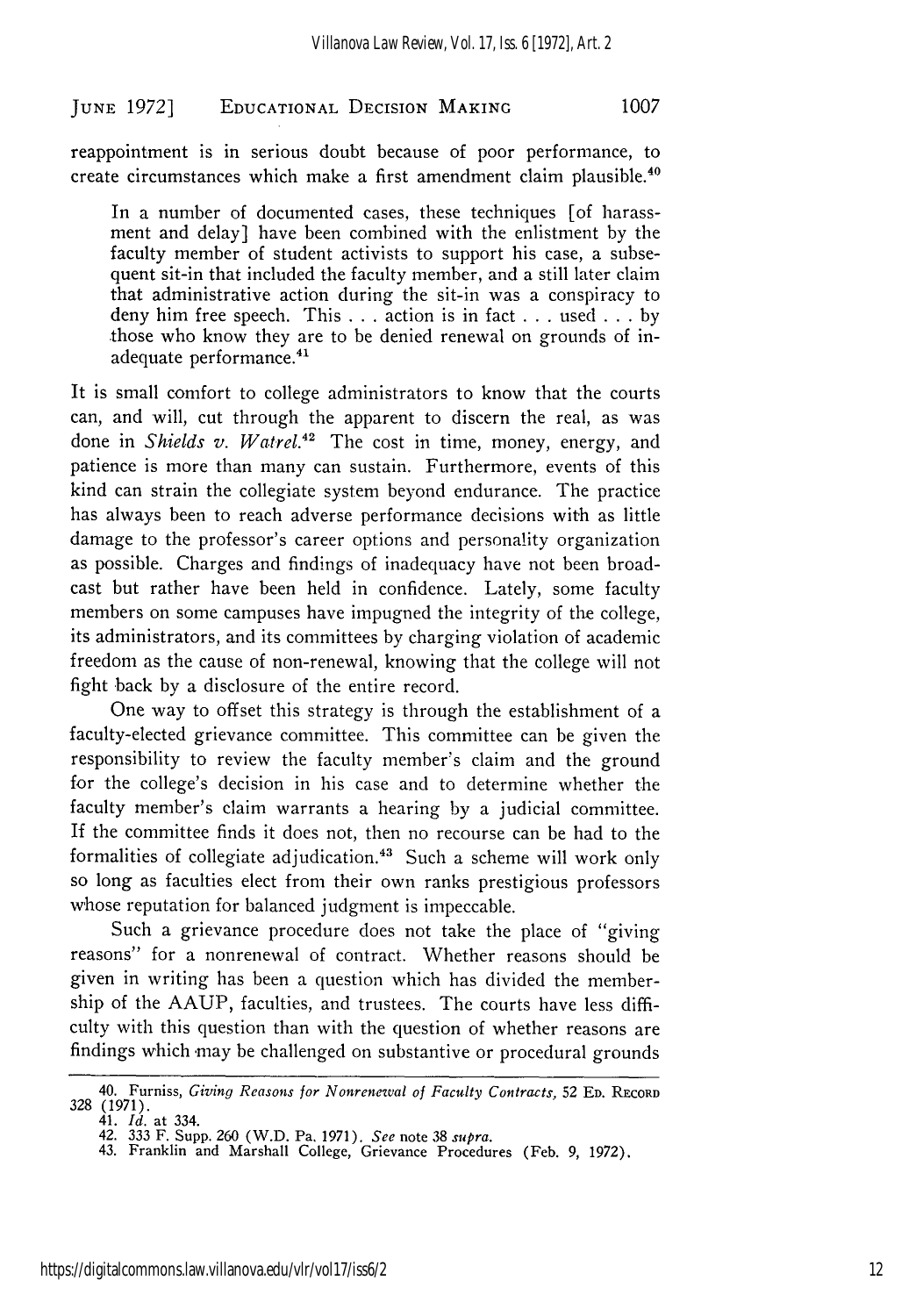VILLANOVA LAW REVIEW **1008** [VOL. *17:* **p.** *993*

or whether reasons are charges to be proven in a highly structured collegiate system.<sup>44</sup>

There are two problems with written reasons, neither of which involve questions of law. The first is political and goes to the question of whether the reasons given will be accepted as the "real" ones. If the case involves a campus activist, the answer is probably in the negative, but such a response would be expected in any case, so nothing is gained or lost.

The second problem is more difficult to characterize but involves the variables of judgment of faculty personnel committees. If it becomes necessary for the members of such committees to write reasons for nonrenewal, they are likely to be more cautious and less willing to take risks in making judgments about appointments.<sup>45</sup> If they know, as they must come to know, that the burden of proof has shifted to them by the necessity to commit to writing the subtle judgments they must make, they are likely to opt for what is safe.

For the most part, faculty personnel committees in small liberal arts colleges have to make judgments of degree. Is the teaching good rather than mediocre? Are the publications of high caliber or only fair? Is the professor sufficiently available for student consultations? Has he made positive contributions to the committee work of the college? To what degree has he contributed to the work of the department? Given a department of three or four members, is he sufficiently compatible with his colleagues to allow the department to develop and pursue a program? What weight should be given to these criteria?<sup>46</sup> Should the standard be present levels of performance or an absolute standard coming from aspiration? And then, in application of the criteria, the judgments of degree occur; the vote of the committee on the question of retention may be three "no's" and two "yes's."

Finally, should the outcome in the courts, in the faculty-union contracts, and in the development of internal systems, be such as to leave job security as the only remaining justification for tenure, then the concept of tenure will be in for some very serious trouble. Faculties will not find allies in the student body on the tenure issue. Nontenured faculty will be pitted against tenured faculty, and trustees will find new support for their power  $-$  a cause they thought was lost.

*<sup>44.</sup> See* Roth v. Board of Regents, 446 F.2d 806 (7th Cir. 1971) ; Sinderman v. Perry, 430 F.2d 939 (5th Cir. 1970), *aff'd,* 92 S. Ct. 2701 (1972) ; Ferguson v. Thomas, 430 F.2d 852 (5th Cir. 1970) ; Miller v. Parsons, 313 F. Supp. 1150 (M.D. Pa. 1970).

<sup>45.</sup> Drown v. Portsmouth, 435 F.2d 1182 (1st Cir. 1970).

<sup>46.</sup> Franklin and Marshall College, Professional Standards Committee Handbook (Dec. 1970).